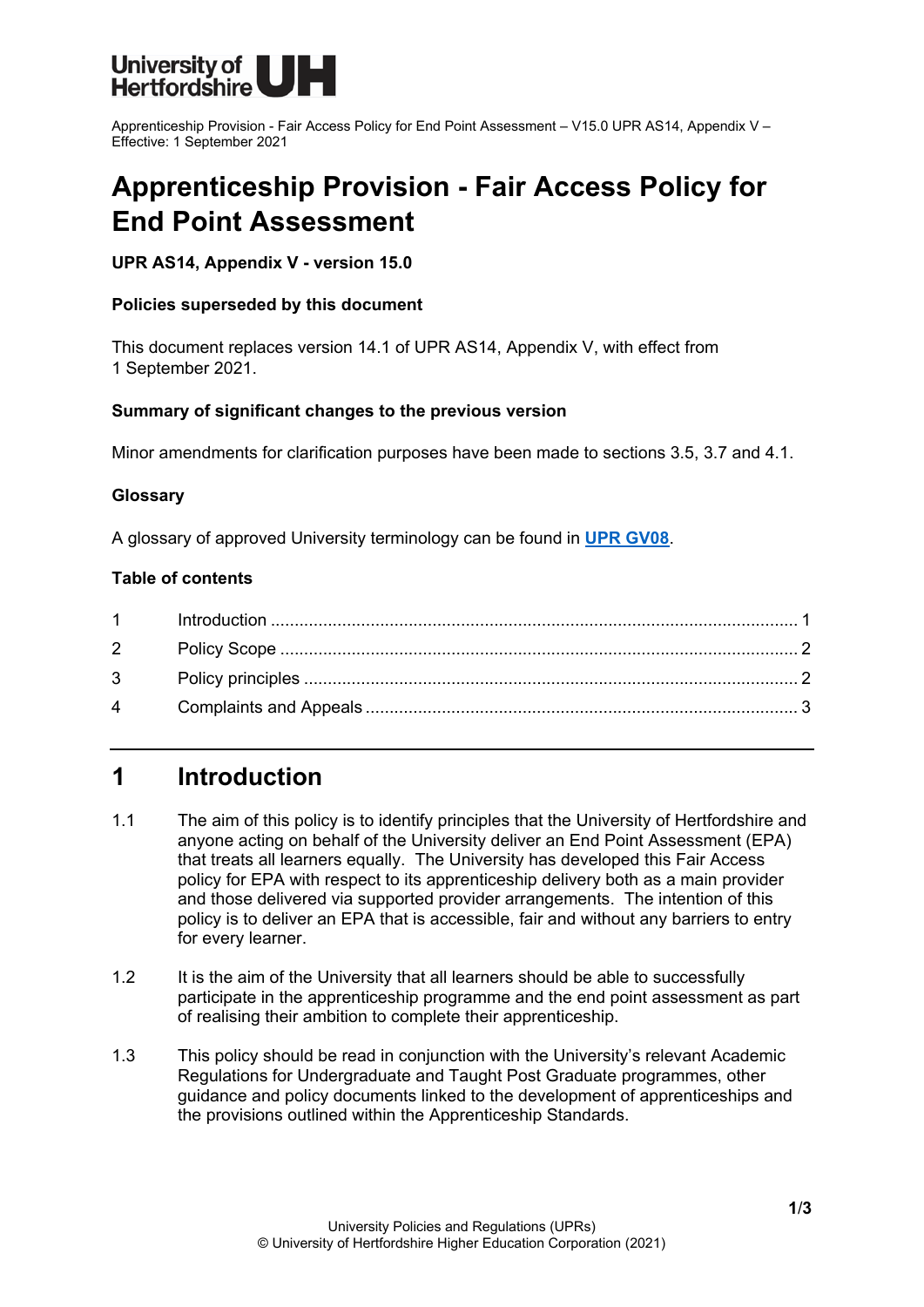Apprenticeship Provision - Fair Access Policy for End Point Assessment – V15.0 UPR AS14, Appendix V – Effective: 1 September 2021

## <span id="page-1-0"></span>**2 Policy Scope**

- 2.1 This policy will cover all University staff, employers and contractors involved in or contributing to the delivery of the end point assessment. This will include support given to learners prior to their end point assessment. Contractors include Independent End Point Assessment Organisations who will be delivering the end point assessment activities.
- 2.2 It is recognised that an End Point Assessment Organisation may have its own Fair Access policy. Where a review by the University of an End Point Assessment Organisation's Fair Access policy concludes that such a policy meets, as a minimum, the requirements of this policy, the University may decide (at its discretion) that the relevant End Point Assessment Organisation does not need to be contractually bound to comply with the requirement of this policy. The contents of this policy should, however, be brought to the End Point Assessment Organisation's attention.
- 2.3 All staff must act to implement this policy and intervene when they believe it has been contravened. Further, where there is a belief that the End Point Assessment Organisation has contravened its own Fair Access policy (if applicable), the staff member concerned must raise this with the relevant End Point Assessment Organisation. Where there is a belief that a Fair Access policy has been contravened the staff member must be able to evidence this.
- 2.4 The University, employers and contractors when providing their premises as an end-point assessment venue must ensure they understand the requirements and principles of this policy.

## <span id="page-1-1"></span>**3 Policy principles**

- 3.1 The University is committed to the development and support of learners including information provision and access arrangements for EPA.
- 3.2 Fair Access is a principle which ensures that all learners will have an equal chance of success and requires the University to put in place appropriate reasonable adjustments. Learners with protected characteristics or learning support needs will be neither advantaged nor disadvantaged. The adjustments must not advantage the learner undertaking the end-point assessment nor affect the reliability or integrity of any aspect of the EPA. This includes any action required to maintain the independent nature of the assessment plan.
- 3.3 The University will ensure that any approved EPA location including those operated by partner organisations has and will implement fair access guidance for the delivery and facilitation of EPA.
- 3.4 The University will consider all access requests relating to EPA and all adjustments requested are considered in line with UPR EQ03[1.](#page-1-2)
- 3.5 The University will ensure all staff, including staff at partner organisations:
	- i if involved in EPA, are required to keep up to date with training in Equality and Diversity and GDPR;

<span id="page-1-2"></span>UPR EQ03 'Equality and Diversity Policy'